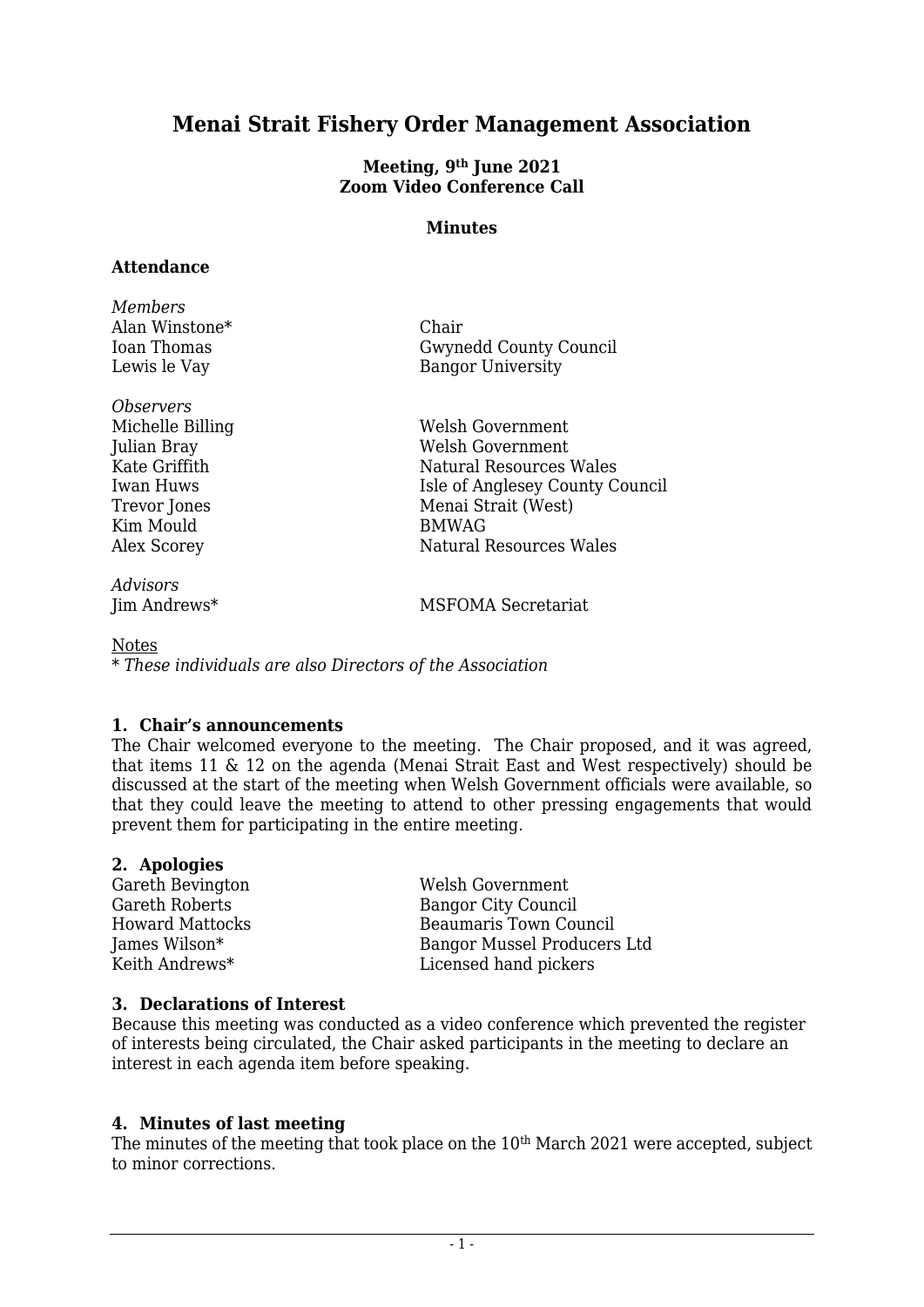# **5. Matters Arising**

It was considered that most of the matters arising from the last meeting were addressed on the agenda for the current meeting.

Some items raised at the March meeting that were not formally addressed on the agenda were discussed:-

#### **Sand in Penrhyn Dock**

James Wilson reported that the Penrhyn Estate has a new land agent who seems to be taking this issue more seriously. No remedial action has yet been taken. James agreed to keep the Association informed of progress, and it was agreed that if a letter of support was needed for addressing this issue it could be provided.

#### **Action: JW, Secretariat**

#### **Beaumaris Pier User Group**

Iwan Huws reported that ABPmer had been commissioned to carry out a review of current maritime uses by Anglesey County Council. A presentation had been made to the pier user group about the scope and plans for this review on 11th May 2021 by Harry Aitchison from ABPmer. A PowerPoint presentation was available, and it was agreed that it would be informative for Iwan to circulate this to the Association.

#### **Action: Iwan Huws**

#### **6. Register of Interests**

The report was received. The Association noted that improvements had been made to the Association's website to make the role and interests of each participant in MSFOMA more transparent.

It was agreed that the Secretariat should continue to revise the presentation of information and the Register of Interests to ensure that they meet the requirements that Welsh Government have recently identified.

#### **Action: Secretariat**

#### **7. Financial Update**

The financial report was accepted. It was noted that the Association presently has more funds in Reserves than budgeted.

It was agreed that both Beaumaris Town Council and Bangor City Council should be approached again and asked to propose projects suitable for support from the Community Fund.

#### **Action: Secretariat**

It was reported that the proposal to extend the payment terms on the invoices issued on 1st April 2021 from one month to six months had been implemented. Payment on these invoices would now be due at the end of September.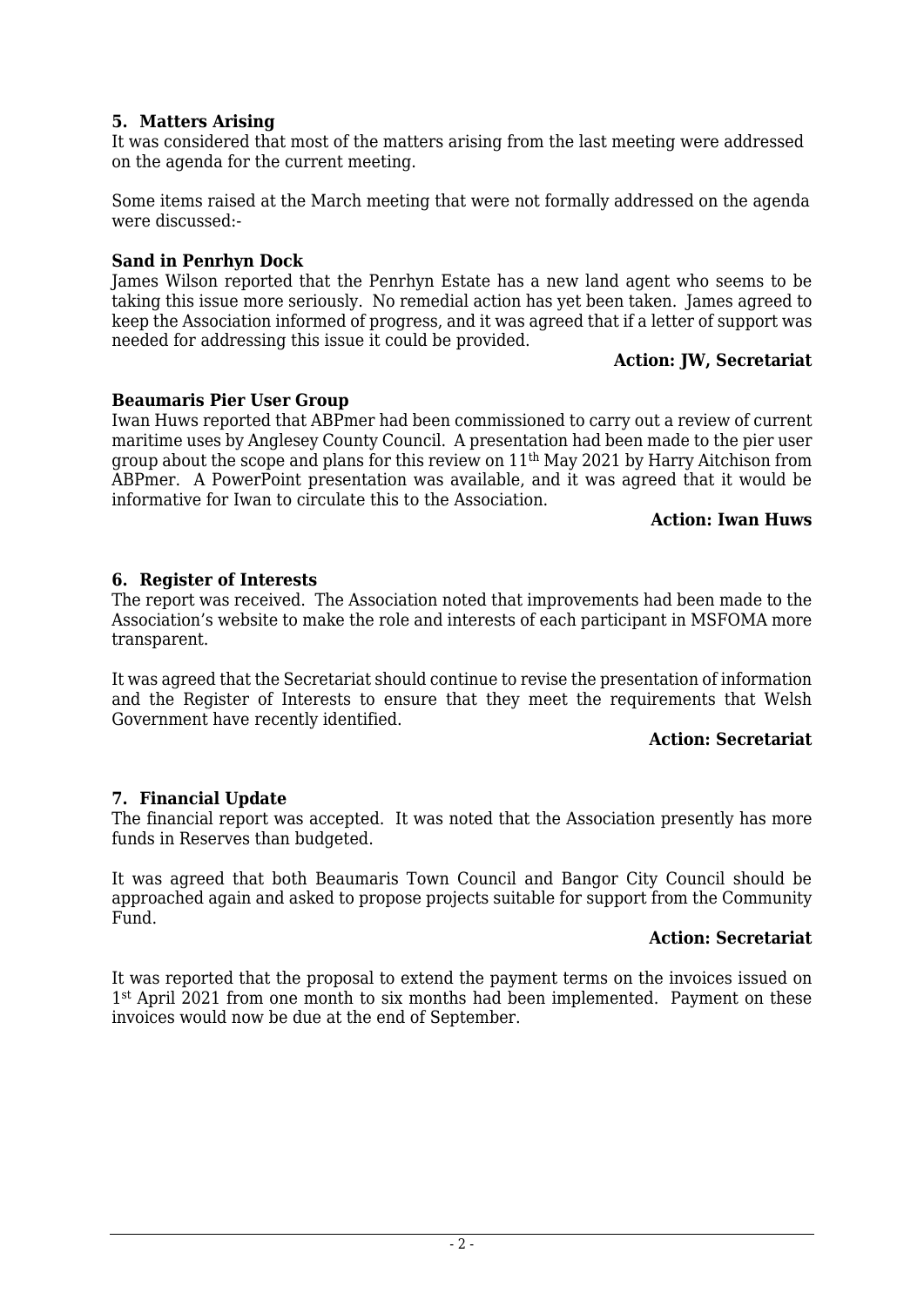# **8. Public Profile of the Association**

The Chair and Secretariat reported that regular meetings continue to be held with Dr Andy Olivier to ensure that both the Association's website and Twitter account are being used to raise the profile of the Association more effectively. The Chair and Secretariat have worked with Andy to implement the communication strategy, as agreed at the last Association meeting.

The number of tweets and profile of the Association continues to grow steadily. It now has over 1,250 followers.

All present were asked to provide a picture of themselves and a few paragraphs of text suitable for both Tweeting and posting on the MSFOMA website, to give MSFOMA a "face".

#### **Action: All**

All present were reminded of the value of the public profile of the Association and were asked to remember to send items of interest to Andy Olivier for him to Tweet.

**Action: All**

#### **9. Welsh Government Activity**

Welsh Government officials Michelle Billing and Julian Bray were welcomed to the meeting.

The Secretariat's report was noted and received.

# **a) Meetings**

There were no reports from any WG fisheries groups since the last Association meeting.

# **b) Consultations**

It was noted that there had been no recent consultations of relevance to MSFOMA.

#### **c) WG officials**

It was noted that regular engagement with WG officials has continued and that this was proving to be beneficial.

#### **d) Cabinet Minister**

WG officials confirmed that Lesley Griffiths MS had been re-appointed although her portfolio had changed from Minister for Environment, Energy and Rural Affairs to the Minister for Rural Affairs, North Wales and Trefnydd.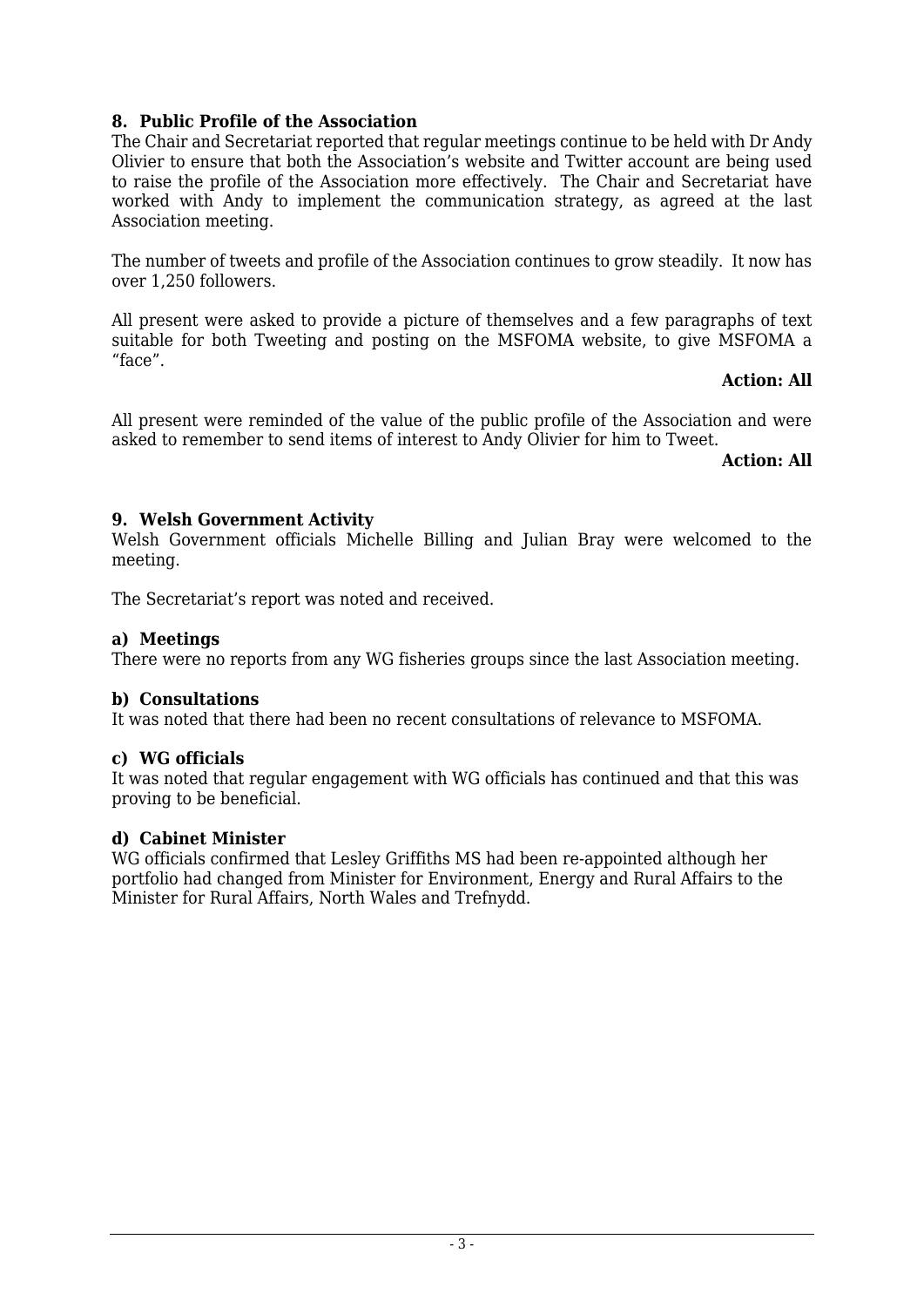# **10.NW IFCA Activity**

The report on recent activities of the NW IFCA was received and accepted by the meeting.

Kim Mould (MSFOMA representative on the NW IFCA Bivalve Mollusc Working Group) reported that there had been no meetings of that group; however there were seed mussels in the northern part of Morecambe Bay. He was due to inspect the mussel beds by helicopter on the 26<sup>th</sup> June, with the intention of requesting their opening for dredging. Kim indicated that he had invited NW IFCA science staff to accompany him on this trip.

It was noted that the Technical, Scientific & Byelaws Sub-Committee that had been scheduled for 18th May had been cancelled at late notice. It was not clear when the next meeting would take place or whether this would discuss the seed mussel fishery.

There was some discussion about whether it would be appropriate for the Chair and Secretariat to encourage progress with the seed mussel fishery by writing to the CEO of the NWIFCA. It was decided that there was a risk that this could be counter-productive but that the Chair and Secretariat should keep this under review and consult with the Association if it was felt that this could be helpful.

#### **Action: Chair & Secretariat**

# **11.Menai Strait East Fishery Order**

The Chair introduced this item. It was noted that the Association had applied for a new Fishery Order in the eastern Menai Strait in August 2018. The existing Order is due to expire on 31st March 2022. Welsh Government officials were present to provide an update on the process of making a new Order.

A draft of the new Fishery Order was provided to the Association on  $23<sup>rd</sup>$  March 2021, following our last meeting. An Extraordinary Meeting had taken place on 30th March 2021 to discuss this draft. In accordance with the wishes of this meeting, the statutory consultation process for the new Order started on 8th April 2021 and ended on 8th May 2021.

During the consultation process the Association had taken all of the required actions to alert statutory bodies and stakeholders to the proposed new Fishery Order. Public Notices were place in the press and at locations around the Menai Strait.

A total of 24 responses to the consultation had been received by Welsh Government and MSFOMA. Of these, just 8 were objections (4 sent to both MSFOMA and Welsh Government, and 4 sent to Welsh Government alone).

The key issue that had been raised by objectors was the potential impact of the new Order on moorings for yachts in parts of the Menai Strait. This issue was considered in detail in the report for the meeting and was discussed at the meeting. It was noted that the moorings that concerns had been raised about were all located within the existing Order.

It was agreed that the Chair and Secretariat should write to the objectors that had contacted MSFOMA directly, and offer to meet with them by the end of June, with a view to trying to resolve their concerns by the end of July.

#### **Action: Chair & Secretariat**

It was noted that some parties may be very set in their views. It may prove impossible to persuade them to adopt a different view. It may, therefore, be appropriate to agree to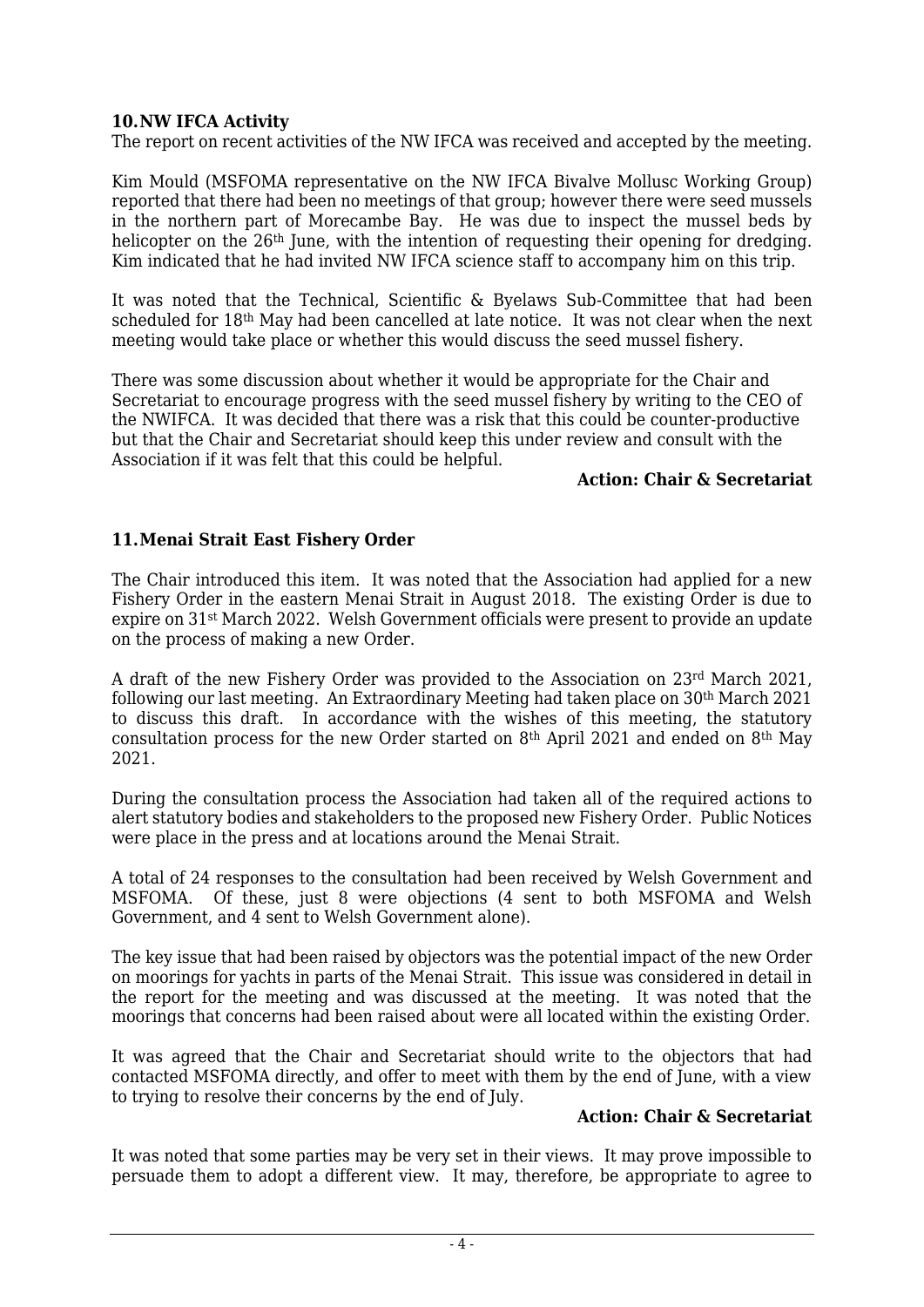differ with these parties after a period of discussion, rather than initiate protracted negotiations which could result in failure to meet the deadline of having a new Order in place by 1st April 2022. The Minister has powers under the Shellfish Act to either amend the Order, overrule objections or to call an Inquiry, and it was felt that she should be given sufficient time to exercise these powers.

It was further agreed that MSFOMA should work with WG officials to progress the creation of a "Designated Area" under the new Fishery Order, and determine the process for the consultation on leases that is required under the new Order.

#### **Action: Chair & Secretariat**

The Association considered the process for issuing new leases under the existing and proposed new Fishery Order. It was agreed that these should be adopted, with the addition of a requirement to demonstrate an appropriate level of competence to operate safely (as specified in §12(2) of the Draft Order).

#### **Action: Chair & Secretariat**

# **12.Menai Strait West**

It was reported that since the last Association meeting in March further work had been carried out to develop the research proposal for Pacific Oysters, which was intended to inform the concerns about cultivation of this species in the western Strait.

Lewis Le Vay summarised the scope of the research proposal, which had been developed through a series of meetings hosted by MSFOMA.

The next phase in the project would require industry partners to provide their support (in kind and / or in terms of practical assistance) for the project. This would enable the Shellfish Centre to progress the project.

It was agreed that MSFOMA should write to all of the prospective lessees in the western Menai Strait to seek their support for the research proposal.

#### **Action: Secretariat**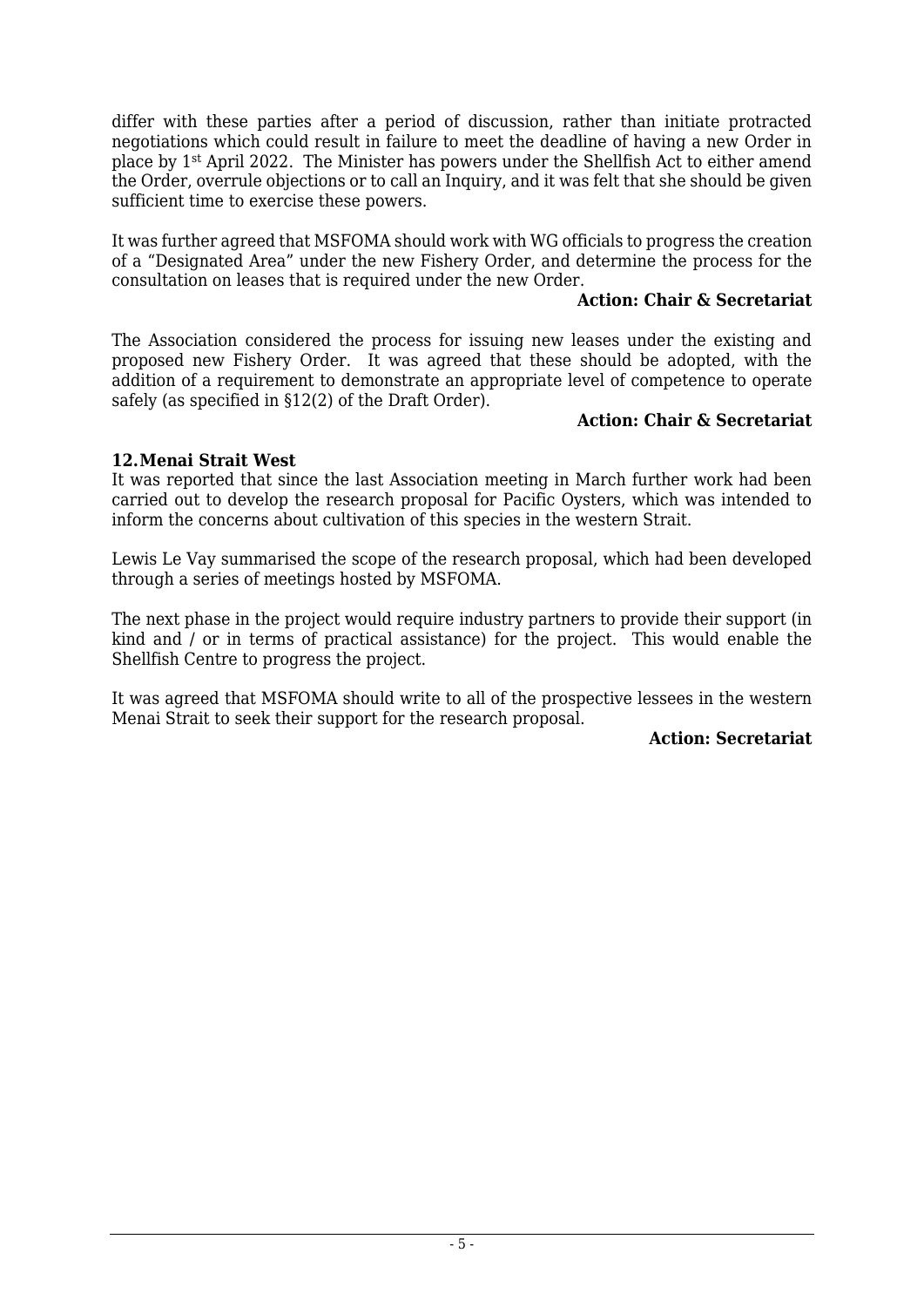# **13.Funding proposals & Research Update**

Professor Lewis Le Vay provided a brief update on progress with funding and research. In summary:-

- a) **Pacific Oysters** some areas for research have been identified and are to be progressed (see Item 12 above).
- b) *Bonamia* a survey has just been carried out in conjunction with the work on the native oyster restoration project in Conwy (the concern being the risk of spreading Bonamia as a result of this work). The results of this work are expected in the spring / early summer.
- c) **Spat collectors** it was reported that work is ongoing and that the 2021 trials are due to start shortly.
- d) **Water quality** a brief report was submitted about a research project for microbial source tracking in the Menai Strait. The project was intended to focus on the Ogwen RMP ("Representative Monitoring Point") which appears to be the most directly affected by catchment run-off. The project would be progressed through a collaboration between Dŵr Cymru and the Shellfish Centre. It was agreed that MSFOMA should offer its support to this work. Lewis agreed to liaise with the members of Bangor Mussel Producers to progress the project.

#### **Action: LLV, JW, KM, TJ**

#### **14.Fishery Management Issues**

#### **a) Coastal / marine developments**

**i. Bangor Pier**

No additional update.

#### **ii. Sand in the dock**

Further to the earlier discussion it was agreed that action should be taken to address this issue as appropriate.

#### **Action: JW, Secretariat**

#### **b) Environmental / health issues**

#### **i. Bangor to Treborth rising main**

James Wilson reported that Dŵr Cymru had been in touch to propose a meeting to discuss their strategy with respect to this outfall which has had problems recently. An update would be provided to the next meeting.

#### **ii. Shellfish hygiene classification**

No further update.

#### **iii.** *Bonamia*

No further update.

#### **iv. Invasive Alien Species (IAS) / Invasive Non-Native Species (INNS)**

*Crepidula fornicata* - Kate Griffith reported that some more slipper limpets had been recorded between Malltraeth and Brynsiencyn. NRW were planning to carry out survey work in the vicinity of Caernarfon. Kate agreed to provide maps of recent records.

#### **Action: Kate Griffith**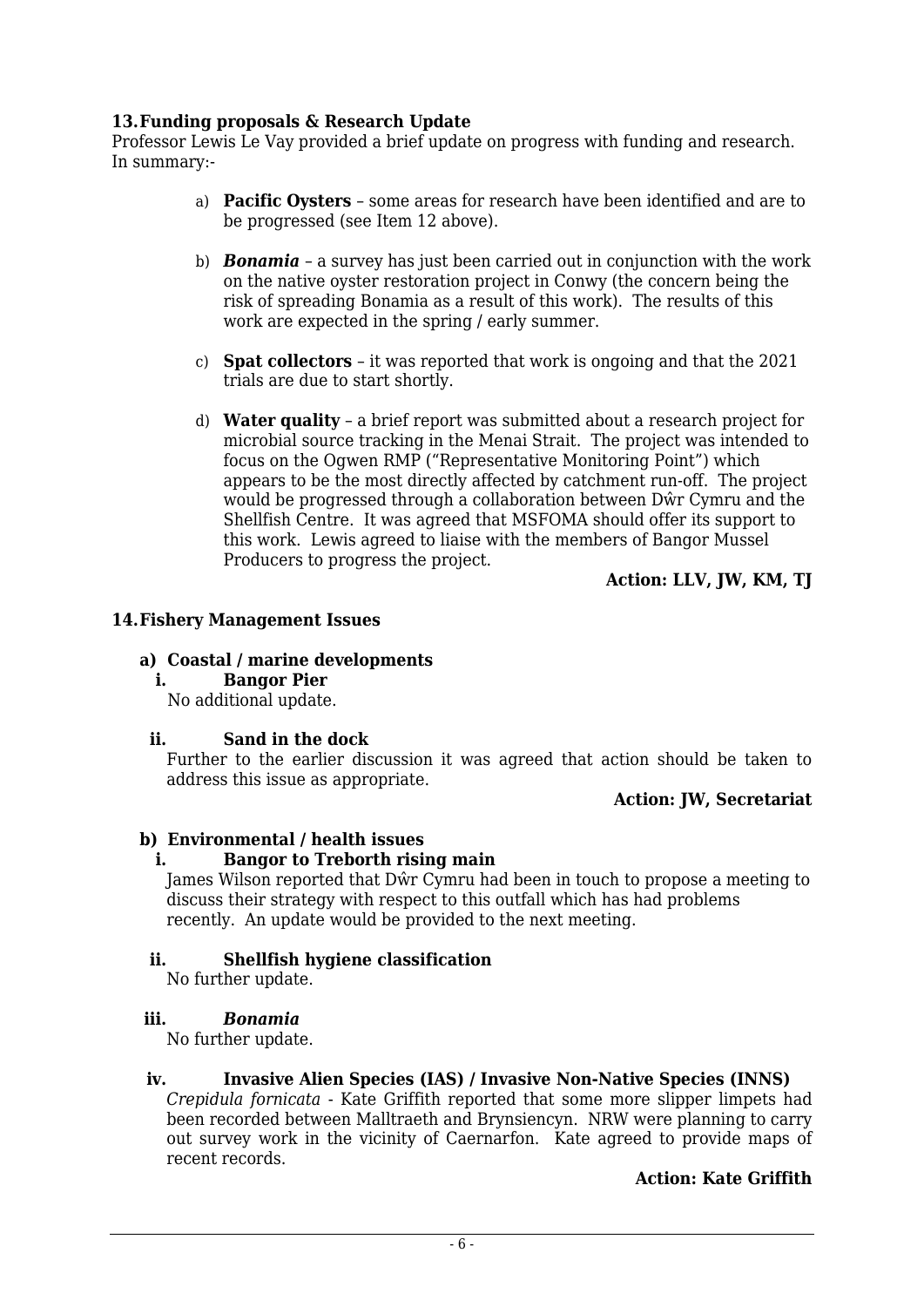Kate requested that any observations of slipper limpets are sent to her, and also that if anyone should survey an area and find an absence of slipper limpets that this information could also be shared to help with survey planning.

#### **Action: All**

It was noted that information about slipper limpets should be put on the MSFOMA website to help raise awareness.

#### **v.** *Norovirus*

No further update.

# **15.Any Other Business**

#### **a) Correspondence**

No additional correspondence had been received.

# **16.Dates for next meetings**

The schedule of meetings for 2021 was confirmed:-

- a.  $Q3 2021 8$ <sup>th</sup> September
- b.  $\alpha$ 4 2020 8<sup>th</sup> December [AGM]